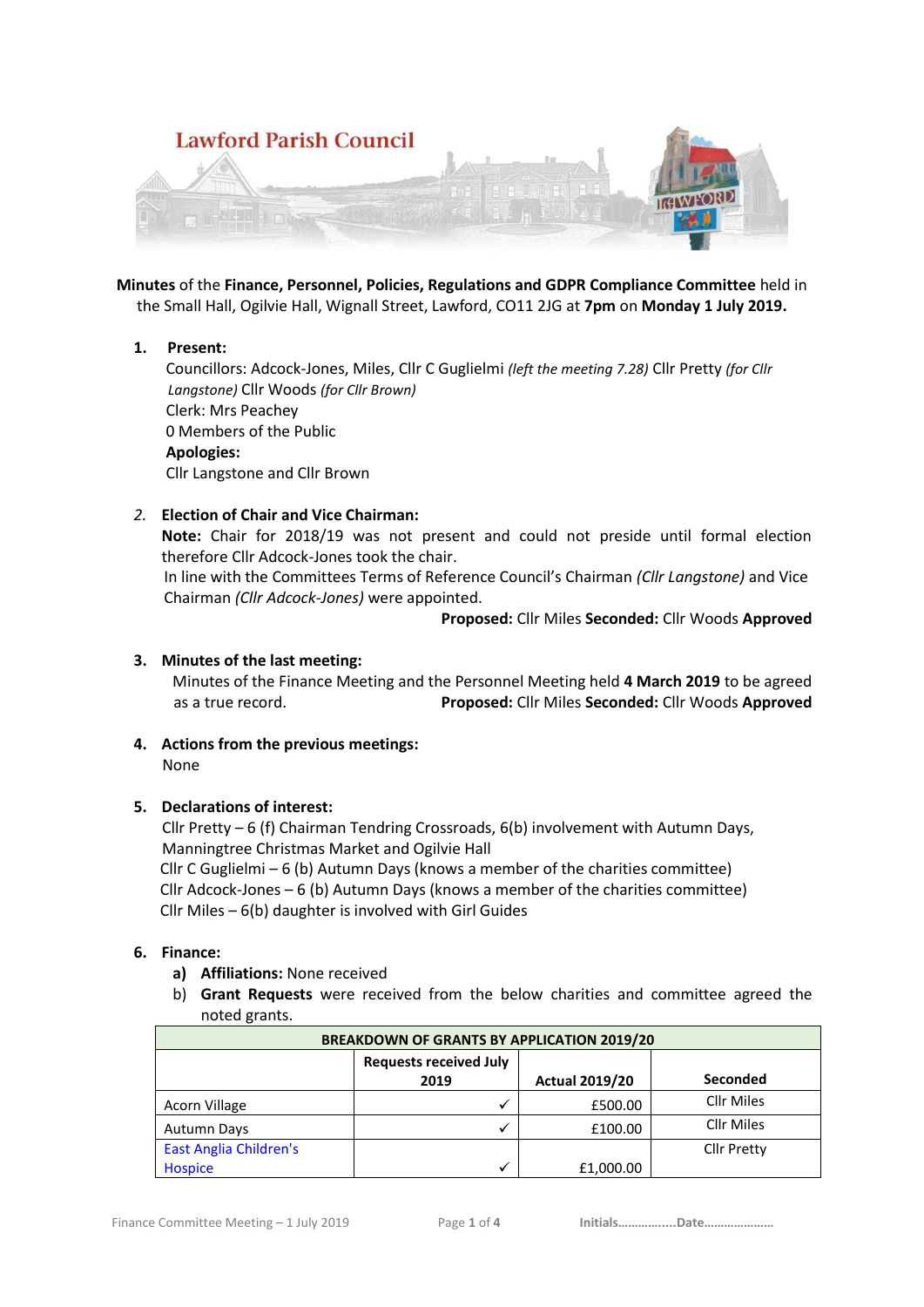| Guides                            | ✓                           | £100.00               | Cllr Adcock-Jones  |
|-----------------------------------|-----------------------------|-----------------------|--------------------|
| <b>Manningtree Bus</b>            |                             | £350.00               | Cllr Miles         |
| <b>Manningtree Christmas</b>      |                             |                       | Cllr Adcock-Jones  |
| <b>Market</b>                     | ✓                           | £500.00               |                    |
| Manningtree Friendly Club         |                             | £150.00               | <b>Cllr Pretty</b> |
|                                   |                             | NALC - Other          | N/A                |
|                                   |                             | legislation does not  |                    |
| PCC Lawford - maintaining         |                             | overrule $s.6(1)$ (a) |                    |
| Churchyard                        |                             | of the LGA 1894       |                    |
|                                   | No request for Grant        |                       | N/A                |
|                                   | <b>Funding received but</b> |                       |                    |
|                                   | historically a donation of  |                       |                    |
| Royal British Legion              | £100 is given for council's |                       |                    |
| (Remembrance Day)                 | wreath.                     | £100.00               |                    |
| <b>Tendring History Recorders</b> | ✓                           | £100.00               | <b>Cllr Miles</b>  |
|                                   |                             | TBC following the     | N/A                |
|                                   |                             | working Parties first |                    |
| <b>VE Day Commemorations</b>      |                             | meeting               |                    |
| <b>TOTAL</b>                      |                             | £2,900.00             |                    |
| <b>Budgeted Grant Allowance</b>   |                             | £6,000.00             |                    |

New applicants Regular applicants

**Proposed:** Cllr Woods **Seconded** (due to the declarations made see above) **Agreed**

- **c) For Information:** Monthly Reconciliation for May completed and Notice of Public Rights published
- **d)** Options/plan to enable the replacement of street lights was discussed. Clerk was requested to ask A&J to carry out a survey regarding the number of lights that are coming to the end of their life. Additionally, to enquire about the cost to remove the lights on Coxs Hill. **Action**
- e) **To approve:** Mrs St James covering for the Clerks holiday meeting of 15/07/19 and general cover from 16/07/19 – 27/07/19

#### **Proposed:** Cllr Miles **Seconded:** Cllr Woods **Approved**

f) **Committee considered** a donation from Council in memory of Brian Rolfe M.B.E a Lawford Parish Councillor for many years and who sadly recently passed away. Cllr Miles **proposed** £250.00 be donated to Tendring Crossroads.

### Cllr Adcock-Jones **seconded** – **Agreed** *Cllr V Pretty abstained* **Action**

**g) Renewal of EON's Tennis Court Lighting Contract** *(details emailed)* response required by 3 July or will be placed on a variable contract. Getting the lights decommissioned is ongoing. Advised must take another route to have lights decommissioned and Clerk is pursuing. Proposed council renew the contract whilst Clerk attempts to get the lights decommissioned. **Proposed:** Cllr Miles **Seconded:** Cllr Adcock Jones **Agreed** *Action* 

*Note: it was suggested the Clerk write to the CEO of UKPN to resolve the impasse.*

- h) **Website:** allocation of funds to facilitate new website and new legislation (Website Working Group will be meeting 1/07/19 prior to Committee meeting) Cllr Adcock-Jones **proposed** £1,500.00 be set aside for this project. **Seconded**; Cllr Miles **Agreed**
- i) Councils BT contract expires in 6 months and a sales call provided a Quote from Onecom Wholesale Business Grade Tarif for phone/internet contract (£34.50). Clerk obtained a renewal quote from BT which quoted a standing charge of £27.70 (currently £30.00) Renew with BT. **Proposed:** Cllr Woods **Seconded:** Cllr Pretty **Agreed**
- j) Re-allocation of council's Reserves. Committee agreed the reserves should remain as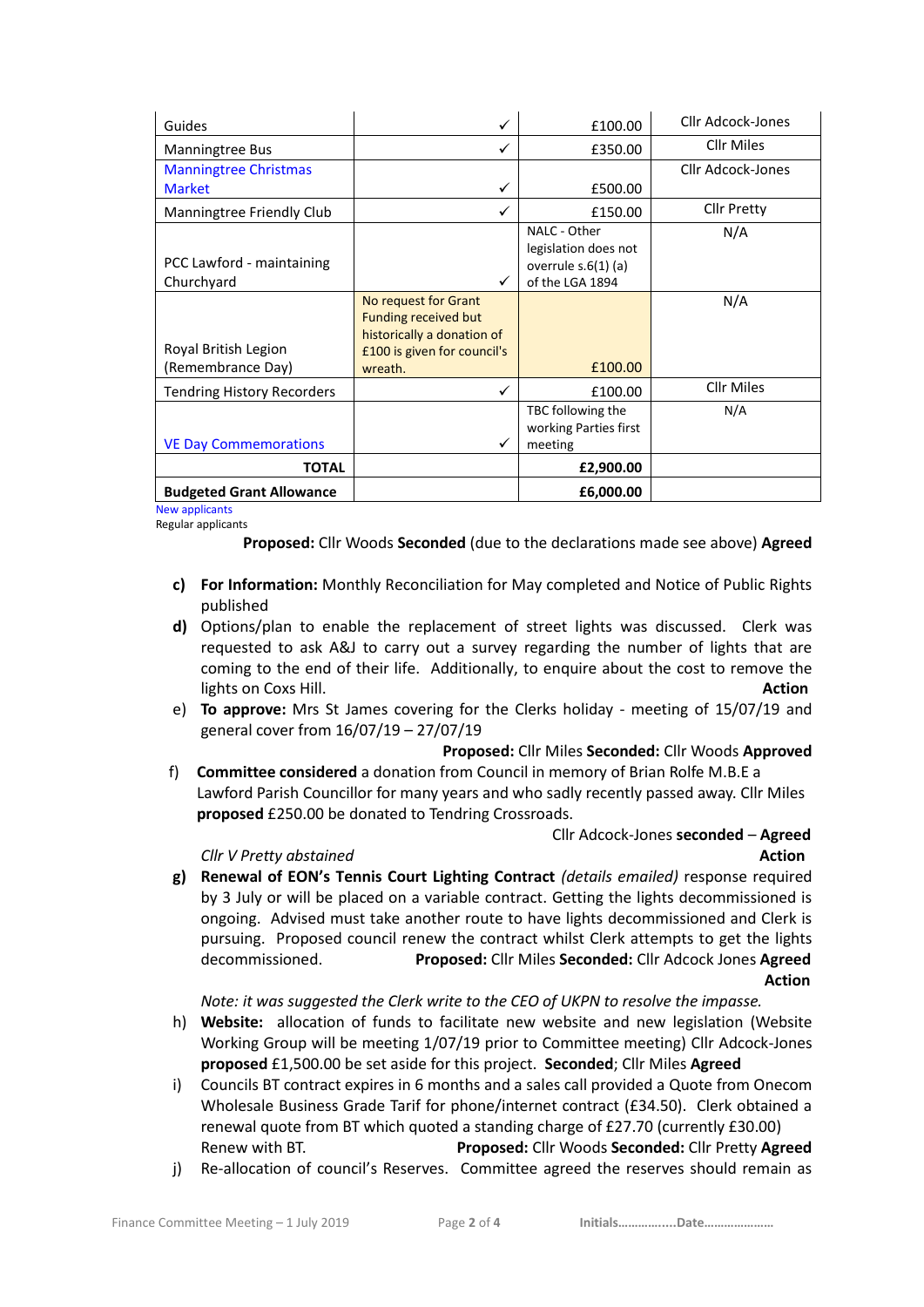allocated as this is a matter of public record. Clerk was also asked to advise Mr Thurlow to instruct Colne Contracts to begin the work before winter. **Action**

- k) **To discuss:** electronic banking. It was agreed the Clerk should enquire of the Co-op bank what the process is to change to electronic banking. **Action**
- **l) For Information:** 
	- i. Banking Co-op are converting 14-day accounts to Instant Access from 22 July 2019, account will not be affected by any other alterations
	- ii. Ogilvie Hall Increase in Hire Charges per hour, Small Hall £5.00, Wignall room £6.00, Main Hall £7.00

# **7. Personnel:**

- a) **Parish Clerk:**
	- i. For Information clerks remaining holiday entitlement 31.3hrs
	- ii. A date will be arranged in August for the Clerks review
- b) **Continuing GDPR working** 3hrs per week provided by Mrs St James. Sometime before completion. Many electronic files still to be dealt with and email files kept over many years.
- c) **For information:** Clerk has confirmed that both Mr Childs (councils handyman) and his assistant, are CRB checked and Mr Childs will provide council with a copy for its records
- d) **VE day celebration/commemoration:** Manningtree and Mistley have confirmed they wish to join with Lawford to organise an event. Cllr Michelle Taylor will represent Manningtree and Councillors Jenny Chaplin, Jamie Cambridge and Charlotte Howell will represent Mistley. Cllr Pretty has put herself forward to represent Lawford and has confirmed she is happy to manage the finance/accounts for the committee/event. Cllr Woods will join Cllr Pretty on the committee/working party. Cllrs will email suggested meeting dates to the Clerk and the Clerk is requested to contact Manningtree and Mistley to arrange a meeting. Councils office meeting room can be used for the meeting. **Action**
- e) Committee considered the format, date and venue of the 2020 **Parish Meeting**. It was felt the meeting should remain at Ogilvie Hall as it has been a more inclusive venue and the format remain as for last year. Clerk was requested to enquire ref available Monday's in April/May 2020. **Action**
- f) **Co-opting:** interest has been shown for the vacancies. To date there are 3 members of the public that have confirmed interest and a further member who is considering joining council. Advertisements have been placed in the press, on noticeboards and council's website. A date in September will be arranged for interview and co-option.
- g) **A** permanent memorial to Brian Rolfe M.B.E was discussed and it was proposed a seat with a dedication plaque be installed at School Lane recreation ground, which Mrs Rolfe would be asked to unveil. This would be followed by a small reception at the Football Club. Place on the Public Realm Agenda **Action**
- h) Purchase of a bin for Summers Park/end of Strawberry Avenue was discussed (it has been suggested council's handyman empties the bin whilst council continues to await a response from TDC ref the contract to empty bins. (Clerk has sent three reminders re a response) It was requested that this go to Full Council as the next Public Realm meeting is in September. **Action**

# **8. Council/Councillors:**

a) At the meeting in March 2019 it was proposed that rather than set up a separate committee for GDPR Compliance, this responsibility should sit with Personnel Committee and it be renamed Personnel, Policies, Regulations and GDPR Compliance Committee**,** which will now become **Finance, Personnel, Policies, Regulations and**